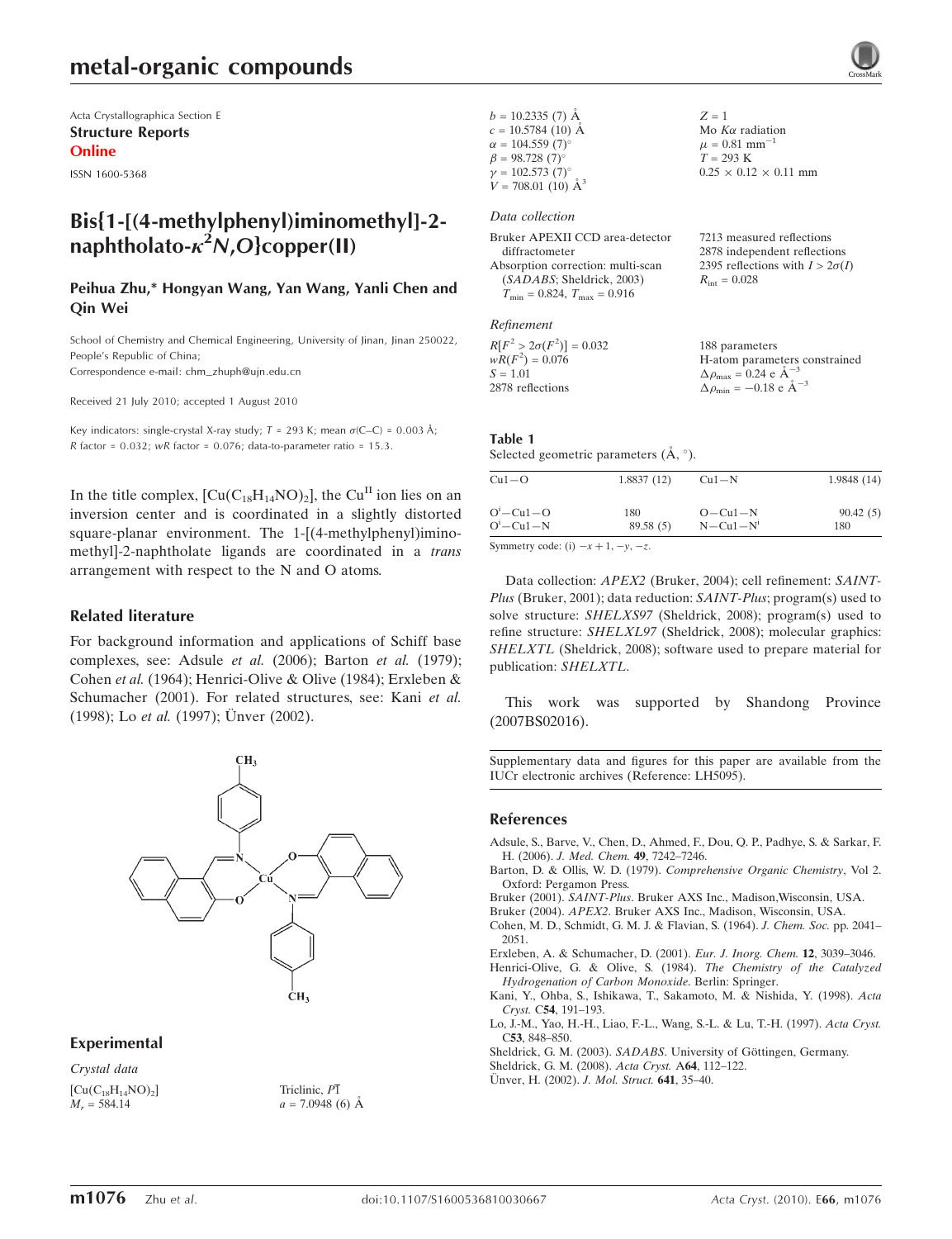# **supporting information**

*Acta Cryst.* (2010). E**66**, m1076 [https://doi.org/10.1107/S1600536810030667] **Bis{1-[(4-methylphenyl)iminomethyl]-2-naphtholato-***κ***<sup>2</sup>** *N***,***O***}copper(II) Peihua Zhu, Hongyan Wang, Yan Wang, Yanli Chen and Qin Wei**

### **S1. Comment**

Schiff bases and their metal complexes have aroused considerable attention, mainly because of their interesting structures and potential applications, *e.g.* catalytic activity (Henrici-Olive & Olive *et al.*, 1984), photochromic properties (Cohen *et al.*, 1964), biological activity (Barton *et al.*, 1979). Additionally, copper (II) complexes of Schiff bases have been reported for their applications in the design and construction of new magnetic materials (Erxleben & Schumacher, 2001), and their cellular proteasome activity (Adsule *et al.*, 2006). Herein we report the synthesis and crystal structure of the title complex.

The molecular structure of the title complex is shown in Fig. 1. The  $Cu<sup>H</sup>$  ion is coordinated by two O atoms and two N atoms of two bidentate schiff base ligands to form a square-planar geometry in a *trans* arrangement. The Cu—N and Cu —O bond lengths agree with those in related complexes (e.g. Kani *et al.*, 1998; Lo *et al.*, 1997; Ünver, 2002).

### **S2. Experimental**

Copper(II) acetate hydrate (0.199 g, 0.001 mol) in methanol (50 ml) and *N*-(*p*-Tolyl)-2-hydroxy-1-naphthaldimine (0.586 g, 0.002 mol) in acetonitrile(75 ml) were mixed and heated at 333 K for 1 h. The solution was filtered and the filtrate kept in a beaker at room temperature for crystallization. Black crystals started appearing after 3 days and were then collected, 0.621 g (79%) yields.

## **S3. Refinement**

Hydrogen atoms were placed in calculated positions and refined using a riding-model approximation with C—H = 0.93 Å,  $U_{\text{iso}} = 1.2 U_{\text{eq}}$  (C) for aromatic H atoms and C—H = 0.96 Å,  $U_{\text{iso}} = 1.5 U_{\text{eq}}$  (C) for methyl H atoms.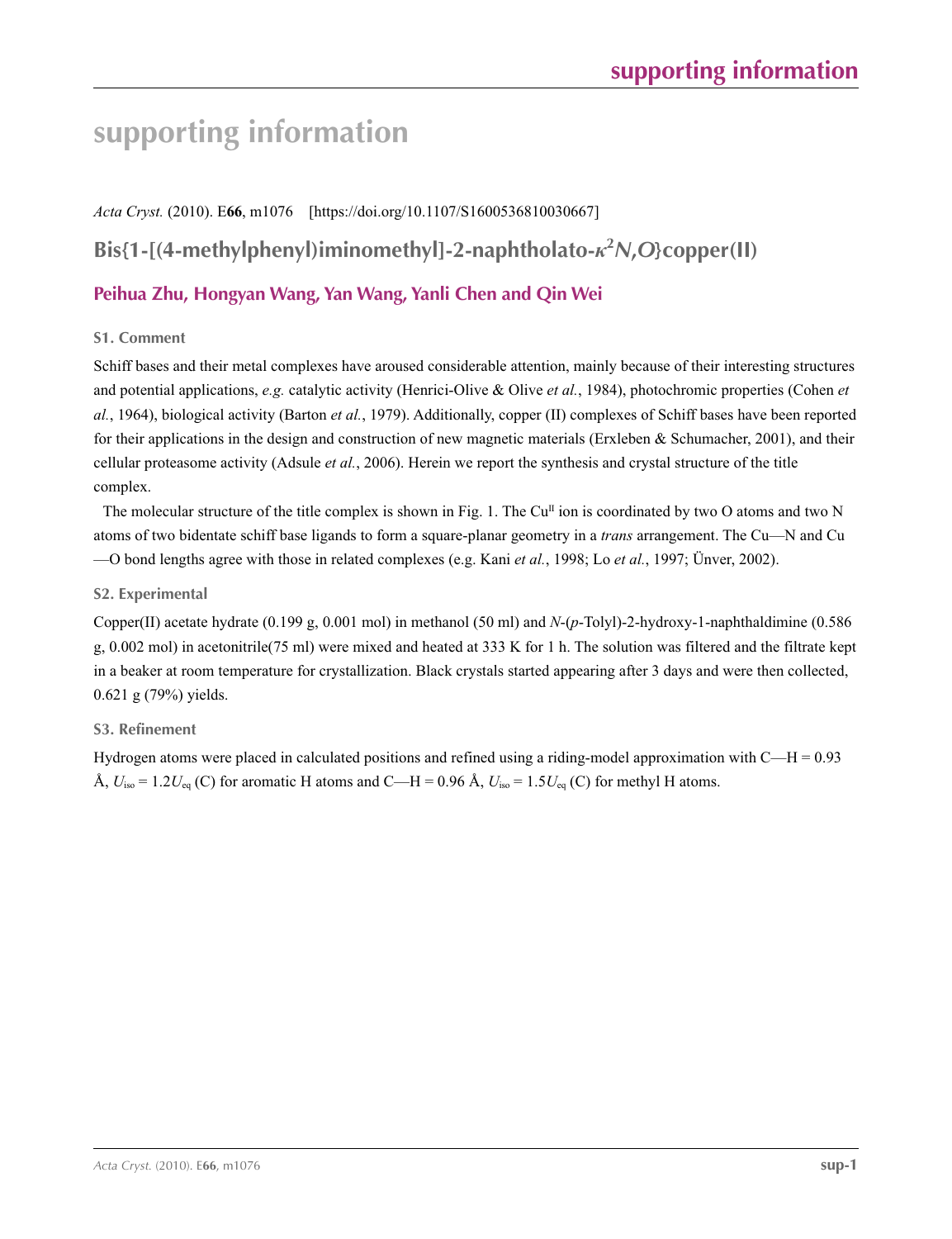

### **Figure 1**

The molecular structure, with atom labels and 25% probability displacement ellipsoids for non-H atoms (symmetry code:  $(A) -x+1, -y, -z$ ).

**Bis{1-[(4-methylphenyl)iminomethyl]-2-naphtholato-** *κ***<sup>2</sup>** *N***,***O***}copper(II)** 

*Crystal data*

| $[Cu(C_{18}H_{14}NO)_2]$                 | $Z=1$                                                                      |
|------------------------------------------|----------------------------------------------------------------------------|
| $M_r$ = 584.14                           | $F(000) = 303$                                                             |
| Triclinic, P1                            | $D_x = 1.370$ Mg m <sup>-3</sup>                                           |
| Hall symbol: -P 1                        | Mo Ka radiation, $\lambda = 0.71073$ Å                                     |
| $a = 7.0948(6)$ Å                        | Cell parameters from 1252 reflections                                      |
| $b = 10.2335(7)$ Å                       | $\theta = 2.5 - 23.9^{\circ}$                                              |
| $c = 10.5784(10)$ Å                      | $\mu = 0.81$ mm <sup>-1</sup>                                              |
| $\alpha$ = 104.559 (7) <sup>o</sup>      | $T = 293 \text{ K}$                                                        |
| $\beta$ = 98.728 (7) <sup>o</sup>        | Block, black                                                               |
| $\gamma = 102.573(7)$ °                  | $0.25 \times 0.12 \times 0.11$ mm                                          |
| $V = 708.01$ (10) Å <sup>3</sup>         |                                                                            |
| Data collection                          |                                                                            |
| Bruker APEXII CCD area-detector          | 7213 measured reflections                                                  |
| diffractometer                           | 2878 independent reflections                                               |
| Radiation source: fine-focus sealed tube | 2395 reflections with $I > 2\sigma(I)$                                     |
| Graphite monochromator                   | $R_{\rm int} = 0.028$                                                      |
| $\varphi$ and $\omega$ scans             | $\theta_{\text{max}} = 26.4^{\circ}$ , $\theta_{\text{min}} = 3.2^{\circ}$ |
| Absorption correction: multi-scan        | $h = -8 \rightarrow 8$                                                     |
| (SADABS; Sheldrick, 2003)                | $k = -12 \rightarrow 12$                                                   |
| $T_{\min}$ = 0.824, $T_{\max}$ = 0.916   | $l = -13 \rightarrow 13$                                                   |
|                                          |                                                                            |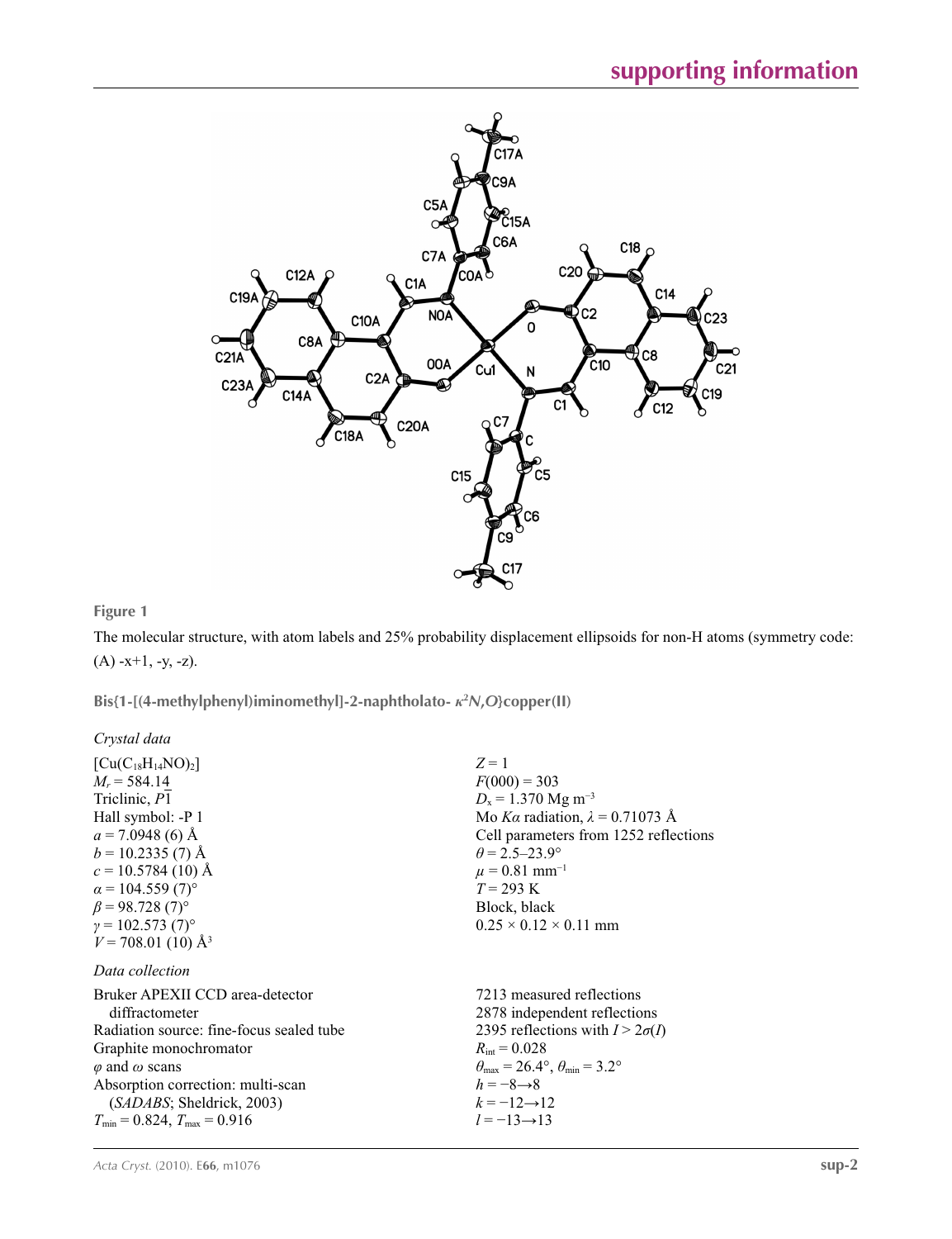*Refinement*

| Refinement on $F^2$                             | Secondary atom site location: difference Fourier   |
|-------------------------------------------------|----------------------------------------------------|
| Least-squares matrix: full                      | map                                                |
| $R[F^2 > 2\sigma(F^2)] = 0.032$                 | Hydrogen site location: inferred from              |
| $wR(F^2) = 0.076$                               | neighbouring sites                                 |
| $S = 1.01$                                      | H-atom parameters constrained                      |
| 2878 reflections                                | $w = 1/[\sigma^2(F_0^2) + (0.0431P)^2]$            |
| 188 parameters                                  | where $P = (F_o^2 + 2F_c^2)/3$                     |
| 0 restraints                                    | $(\Delta/\sigma)_{\text{max}} = 0.001$             |
| Primary atom site location: structure-invariant | $\Delta \rho_{\text{max}} = 0.24 \text{ e A}^{-3}$ |
| direct methods                                  | $\Delta\rho_{\rm min} = -0.18$ e Å <sup>-3</sup>   |

### *Special details*

**Geometry**. All e.s.d.'s (except the e.s.d. in the dihedral angle between two l.s. planes) are estimated using the full covariance matrix. The cell e.s.d.'s are taken into account individually in the estimation of e.s.d.'s in distances, angles and torsion angles; correlations between e.s.d.'s in cell parameters are only used when they are defined by crystal symmetry. An approximate (isotropic) treatment of cell e.s.d.'s is used for estimating e.s.d.'s involving l.s. planes.

**Refinement**. Refinement of  $F^2$  against ALL reflections. The weighted R-factor wR and goodness of fit *S* are based on  $F^2$ , conventional *R*-factors *R* are based on *F*, with *F* set to zero for negative  $F^2$ . The threshold expression of  $F^2 > \sigma(F^2)$  is used only for calculating *R*-factors(gt) *etc*. and is not relevant to the choice of reflections for refinement. *R*-factors based on *F*<sup>2</sup> are statistically about twice as large as those based on *F*, and *R*- factors based on ALL data will be even larger.

*Fractional atomic coordinates and isotropic or equivalent isotropic displacement parameters (Å<sup>2</sup>)* 

|                | $\boldsymbol{x}$ | $\mathcal{Y}$  | Z           | $U_{\rm iso}$ */ $U_{\rm eq}$ |
|----------------|------------------|----------------|-------------|-------------------------------|
| Cu1            | 0.5000           | 0.0000         | 0.0000      | 0.03685(13)                   |
| $\mathbf{O}$   | 0.63653(18)      | $-0.08439(14)$ | 0.10934(13) | 0.0465(3)                     |
| ${\bf N}$      | 0.3572(2)        | 0.06231(15)    | 0.14161(14) | 0.0353(3)                     |
| $\mathsf{C}$   | 0.2582(3)        | 0.17043(18)    | 0.14181(17) | 0.0348(4)                     |
| C1             | 0.3384(3)        | 0.00334(19)    | 0.23682(18) | 0.0374(4)                     |
| H1             | 0.2561           | 0.0326         | 0.2922      | $0.045*$                      |
| C <sub>2</sub> | 0.5826(3)        | $-0.13173(18)$ | 0.20525(18) | 0.0380(4)                     |
| C <sub>5</sub> | 0.0594(3)        | 0.14665(19)    | 0.14435(19) | 0.0403(4)                     |
| H <sub>5</sub> | $-0.0138$        | 0.0584         | 0.1419      | $0.048*$                      |
| C6             | $-0.0300(3)$     | 0.2550(2)      | 0.15063(19) | 0.0464(5)                     |
| H <sub>6</sub> | $-0.1636$        | 0.2380         | 0.1525      | $0.056*$                      |
| C7             | 0.3611(3)        | 0.30083(19)    | 0.13974(19) | 0.0443(5)                     |
| H7             | 0.4929           | 0.3167         | 0.1332      | $0.053*$                      |
| C8             | 0.3767(3)        | $-0.16156(19)$ | 0.37004(18) | 0.0397(4)                     |
| C9             | 0.0726(3)        | 0.3872(2)      | 0.15411(19) | 0.0459(5)                     |
| C10            | 0.4283(3)        | $-0.09993(19)$ | 0.26615(18) | 0.0366(4)                     |
| C12            | 0.2192(3)        | $-0.1408(2)$   | 0.43269(19) | 0.0481(5)                     |
| H12            | 0.1454           | $-0.0824$      | 0.4091      | $0.058*$                      |
| C14            | 0.4870(3)        | $-0.24967(19)$ | 0.41041(19) | 0.0452(5)                     |
| C15            | 0.2694(3)        | 0.4076(2)      | 0.1473(2)   | 0.0493(5)                     |
| H15            | 0.3417           | 0.4952         | 0.1478      | $0.059*$                      |
| C17            | $-0.0240(4)$     | 0.5069(2)      | 0.1698(3)   | 0.0680(7)                     |
| H17A           | $-0.1612$        | 0.4714         | 0.1253      | $0.102*$                      |
| H17B           | 0.0411           | 0.5744         | 0.1308      | $0.102*$                      |
| H17C           | $-0.0132$        | 0.5507         | 0.2631      | $0.102*$                      |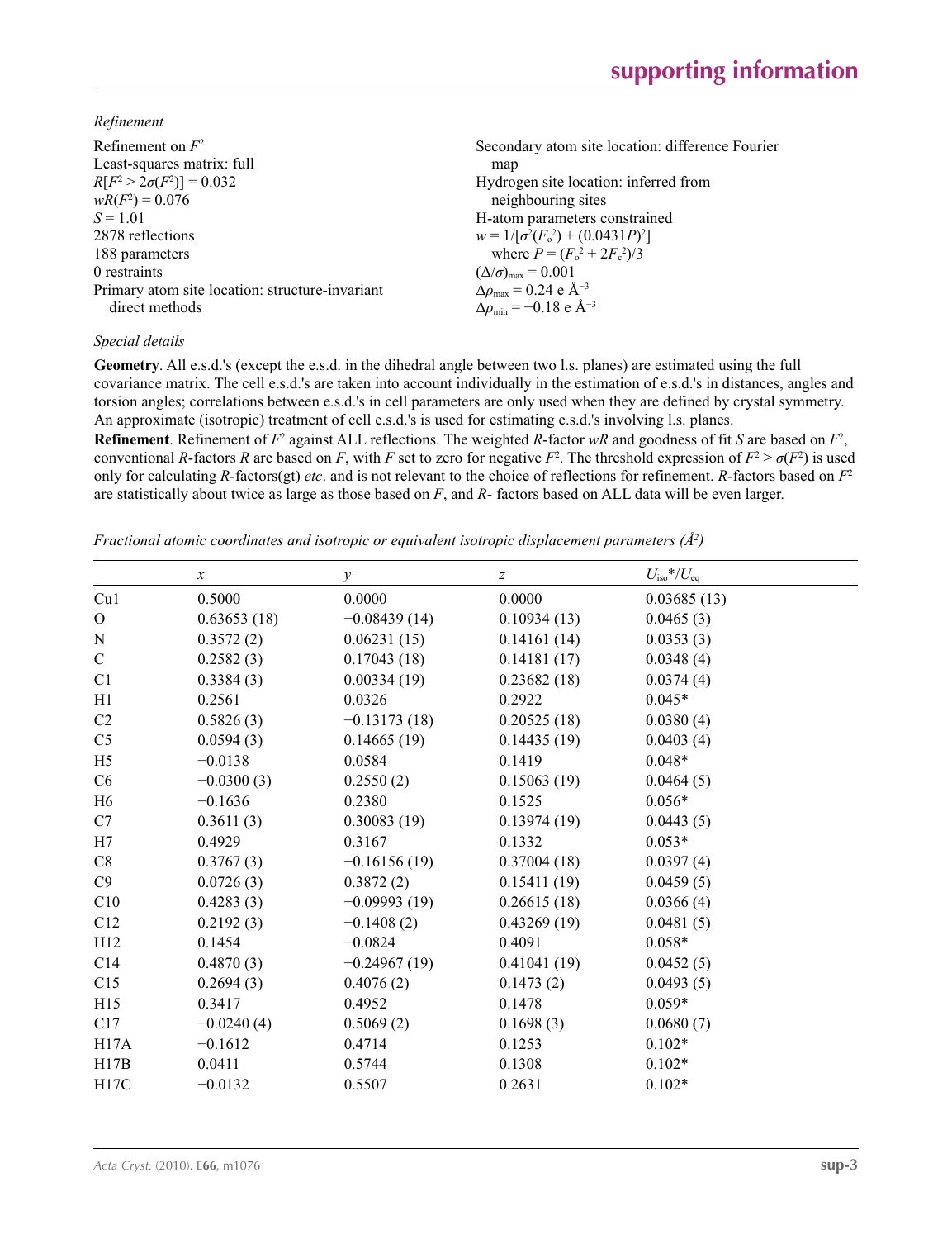| C18             | 0.6458(3) | $-0.2737(2)$ | 0.3493(2) | 0.0530(5) |  |
|-----------------|-----------|--------------|-----------|-----------|--|
| H18             | 0.7205    | $-0.3293$    | 0.3779    | $0.064*$  |  |
| C19             | 0.1725(3) | $-0.2047(2)$ | 0.5277(2) | 0.0595(6) |  |
| H <sub>19</sub> | 0.0684    | $-0.1889$    | 0.5678    | $0.071*$  |  |
| C <sub>20</sub> | 0.6920(3) | $-0.2190(2)$ | 0.2516(2) | 0.0493(5) |  |
| H20             | 0.7966    | $-0.2380$    | 0.2136    | $0.059*$  |  |
| C <sub>21</sub> | 0.2798(4) | $-0.2931(2)$ | 0.5642(2) | 0.0651(6) |  |
| H21             | 0.2455    | $-0.3379$    | 0.6270    | $0.078*$  |  |
| C <sub>23</sub> | 0.4339(4) | $-0.3138(2)$ | 0.5084(2) | 0.0602(6) |  |
| H23             | 0.5067    | $-0.3714$    | 0.5350    | $0.072*$  |  |
|                 |           |              |           |           |  |

*Atomic displacement parameters (Å2 )*

|                 | $U^{11}$    | $U^{22}$   | $U^{33}$   | $U^{12}$    | $U^{13}$    | $U^{23}$    |
|-----------------|-------------|------------|------------|-------------|-------------|-------------|
| Cu1             | 0.03127(19) | 0.0423(2)  | 0.0432(2)  | 0.01461(14) | 0.01515(13) | 0.01531(15) |
| $\Omega$        | 0.0397(7)   | 0.0623(9)  | 0.0530(8)  | 0.0251(7)   | 0.0218(6)   | 0.0273(7)   |
| ${\bf N}$       | 0.0314(8)   | 0.0371(8)  | 0.0410(9)  | 0.0132(7)   | 0.0112(6)   | 0.0126(7)   |
| $\mathcal{C}$   | 0.0350(9)   | 0.0366(10) | 0.0338(10) | 0.0135(8)   | 0.0105(7)   | 0.0072(8)   |
| C1              | 0.0311(9)   | 0.0421(11) | 0.0391(11) | 0.0110(8)   | 0.0121(8)   | 0.0083(9)   |
| C <sub>2</sub>  | 0.0334(10)  | 0.0379(10) | 0.0413(11) | 0.0095(8)   | 0.0072(8)   | 0.0100(9)   |
| C <sub>5</sub>  | 0.0370(10)  | 0.0388(10) | 0.0472(11) | 0.0122(8)   | 0.0149(8)   | 0.0110(9)   |
| C6              | 0.0369(10)  | 0.0510(12) | 0.0538(12) | 0.0192(9)   | 0.0159(9)   | 0.0098(10)  |
| C7              | 0.0342(10)  | 0.0436(11) | 0.0559(13) | 0.0101(9)   | 0.0109(8)   | 0.0157(10)  |
| C8              | 0.0415(10)  | 0.0365(10) | 0.0368(10) | 0.0058(8)   | 0.0065(8)   | 0.0086(8)   |
| C9              | 0.0523(12)  | 0.0435(12) | 0.0434(11) | 0.0232(10)  | 0.0105(9)   | 0.0067(9)   |
| C10             | 0.0349(10)  | 0.0374(10) | 0.0373(10) | 0.0095(8)   | 0.0082(7)   | 0.0107(8)   |
| C12             | 0.0501(12)  | 0.0532(13) | 0.0444(12) | 0.0134(10)  | 0.0153(9)   | 0.0179(10)  |
| C14             | 0.0548(12)  | 0.0391(11) | 0.0396(11) | 0.0107(9)   | 0.0063(9)   | 0.0120(9)   |
| C15             | 0.0516(12)  | 0.0363(11) | 0.0581(13) | 0.0090(10)  | 0.0085(10)  | 0.0148(10)  |
| C17             | 0.0777(17)  | 0.0590(14) | 0.0781(17) | 0.0410(13)  | 0.0208(13)  | 0.0175(13)  |
| C18             | 0.0584(13)  | 0.0500(13) | 0.0570(14) | 0.0249(11)  | 0.0082(10)  | 0.0210(11)  |
| C19             | 0.0625(14)  | 0.0696(15) | 0.0463(13) | 0.0101(12)  | 0.0208(10)  | 0.0184(12)  |
| C20             | 0.0465(12)  | 0.0539(13) | 0.0569(13) | 0.0255(10)  | 0.0160(9)   | 0.0195(11)  |
| C21             | 0.0892(18)  | 0.0648(15) | 0.0485(13) | 0.0162(14)  | 0.0222(12)  | 0.0289(12)  |
| C <sub>23</sub> | 0.0826(17)  | 0.0534(14) | 0.0500(13) | 0.0206(12)  | 0.0130(12)  | 0.0233(11)  |

*Geometric parameters (Å, º)*

| Cu1—O <sup>i</sup> | 1.8837(12) | $C8 - C14$   | 1.417(3) |
|--------------------|------------|--------------|----------|
| $Cu1-O$            | 1.8837(12) | $C8 - C10$   | 1.452(3) |
| $Cu1-M$            | 1.9848(14) | $C9 - C15$   | 1.382(3) |
| $Cu1-Ni$           | 1.9848(14) | $C9 - C17$   | 1.515(2) |
| $O-C2$             | 1.302(2)   | $C12 - C19$  | 1.373(3) |
| $N - C1$           | 1.307(2)   | $C12 - H12$  | 0.9300   |
| $N-C$              | 1.434(2)   | $C14 - C23$  | 1.414(3) |
| $C - C7$           | 1.382(2)   | $C14 - C18$  | 1.417(3) |
| $C - C$ 5          | 1.384(2)   | $C15 - H15$  | 0.9300   |
| $C1 - C10$         | 1.420(2)   | $C17 - H17A$ | 0.9600   |
|                    |            |              |          |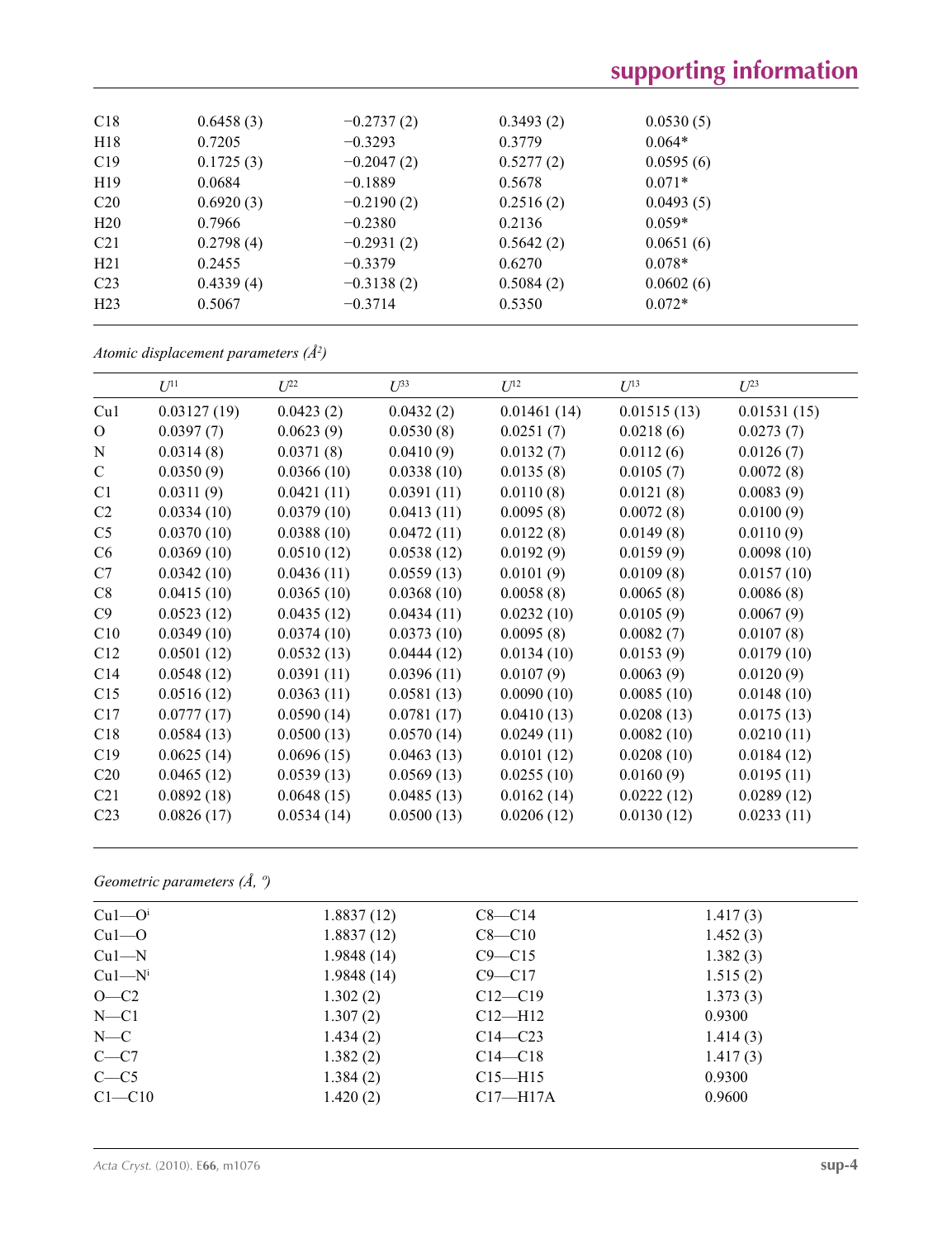| $Cl - H1$                 | 0.9300     | $C17 - H17B$      | 0.9600     |
|---------------------------|------------|-------------------|------------|
| $C2-C10$                  | 1.408(2)   | C17-H17C          | 0.9600     |
| $C2-C20$                  | 1.431(2)   | $C18 - C20$       | 1.343(3)   |
| $C5-C6$                   | 1.385(2)   | $C18 - H18$       | 0.9300     |
| $C5 - H5$                 | 0.9300     | $C19 - C21$       | 1.390(3)   |
| $C6 - C9$                 | 1.378(3)   | $C19 - H19$       | 0.9300     |
| $C6 - H6$                 | 0.9300     | $C20 - H20$       | 0.9300     |
| $C7 - C15$                | 1.380(2)   | $C21 - C23$       | 1.350(3)   |
| $C7 - H7$                 | 0.9300     | $C21 - H21$       | 0.9300     |
| $C8 - C12$                | 1.411(3)   | $C23 - H23$       | 0.9300     |
|                           |            |                   |            |
| $O^i$ -Cul--O             | 180        | $C2 - C10 - C1$   | 120.13(16) |
| $O^i$ —Cu1—N              | 89.58(5)   | $C2 - C10 - C8$   | 119.57(16) |
| $O-Cu1-N$                 | 90.42(5)   | $C1 - C10 - C8$   | 119.94(16) |
| $O^i$ —Cu1—N <sup>i</sup> | 90.42(5)   | $C19 - C12 - C8$  | 121.51(19) |
| $O-Cu1-Ni$                | 89.58(5)   | $C19 - C12 - H12$ | 119.2      |
| $N$ —Cu1— $Ni$            | 180        | $C8 - C12 - H12$  | 119.2      |
| $C2 - 0 - Cu1$            | 128.62(11) | $C23-C14-C8$      | 119.42(19) |
| $C1 - N - C$              | 115.44(14) | $C23 - C14 - C18$ | 121.54(18) |
| $Cl-M-Cu1$                | 122.54(12) | $C8 - C14 - C18$  | 119.03(18) |
| $C-N-Cu1$                 | 121.94(11) | $C7 - C15 - C9$   | 121.53(18) |
| $C7-C-C5$                 | 118.92(16) | $C7 - C15 - H15$  | 119.2      |
| $C7-C-N$                  | 120.13(15) | $C9 - C15 - H15$  | 119.2      |
| $C5-C-N$                  | 120.95(16) | $C9 - C17 - H17A$ | 109.5      |
| $N-C1-C10$                | 127.97(17) | C9-C17-H17B       | 109.5      |
| $N-C1-H1$                 | 116.0      | H17A-C17-H17B     | 109.5      |
| $C10-C1-H1$               | 116.0      | C9-C17-H17C       | 109.5      |
| $O-C2-C10$                | 124.11(16) | H17A-C17-H17C     | 109.5      |
| $O - C2 - C20$            | 116.69(16) | H17B-C17-H17C     | 109.5      |
| $C10-C2-C20$              | 119.19(17) | $C20-C18-C14$     | 122.24(18) |
| $C-C5-C6$                 | 119.60(17) | $C20-C18-H18$     | 118.9      |
| $C-C5-H5$                 | 120.2      | $C14 - C18 - H18$ | 118.9      |
| $C6-C5-H5$                | 120.2      | $C12-C19-C21$     | 120.4(2)   |
| $C9 - C6 - C5$            | 122.15(17) | $C12-C19-H19$     | 119.8      |
| $C9-C6-H6$                | 118.9      | $C21 - C19 - H19$ | 119.8      |
| $C5-C6-H6$                | 118.9      | $C18 - C20 - C2$  | 120.91(19) |
| $C15-C7-C$                | 120.38(17) | $C18 - C20 - H20$ | 119.5      |
| $C15-C7-H7$               | 119.8      | $C2-C20-H20$      | 119.5      |
| $C-C7-H7$                 | 119.8      | $C23 - C21 - C19$ | 120.0(2)   |
| $C12-C8-C14$              | 117.34(17) | $C23 - C21 - H21$ | 120.0      |
| $C12-C8-C10$              | 123.66(17) | $C19 - C21 - H21$ | 120.0      |
| $C14-C8-C10$              | 118.99(17) | $C21 - C23 - C14$ | 121.4(2)   |
| $C6 - C9 - C15$           | 117.32(17) | $C21 - C23 - H23$ | 119.3      |
| $C6-C9-C17$               | 121.49(18) | $C14-C23-H23$     | 119.3      |
| $C15 - C9 - C17$          | 121.16(19) |                   |            |
|                           |            |                   |            |
| $O^i$ -Cul- $O$ -C2       | $-71(100)$ | $C20-C2-C10-C8$   | $-3.0(3)$  |
| $N-Cu1-O-C2$              | 25.66 (16) | $N-C1-C10-C2$     | 11.9(3)    |
|                           |            |                   |            |